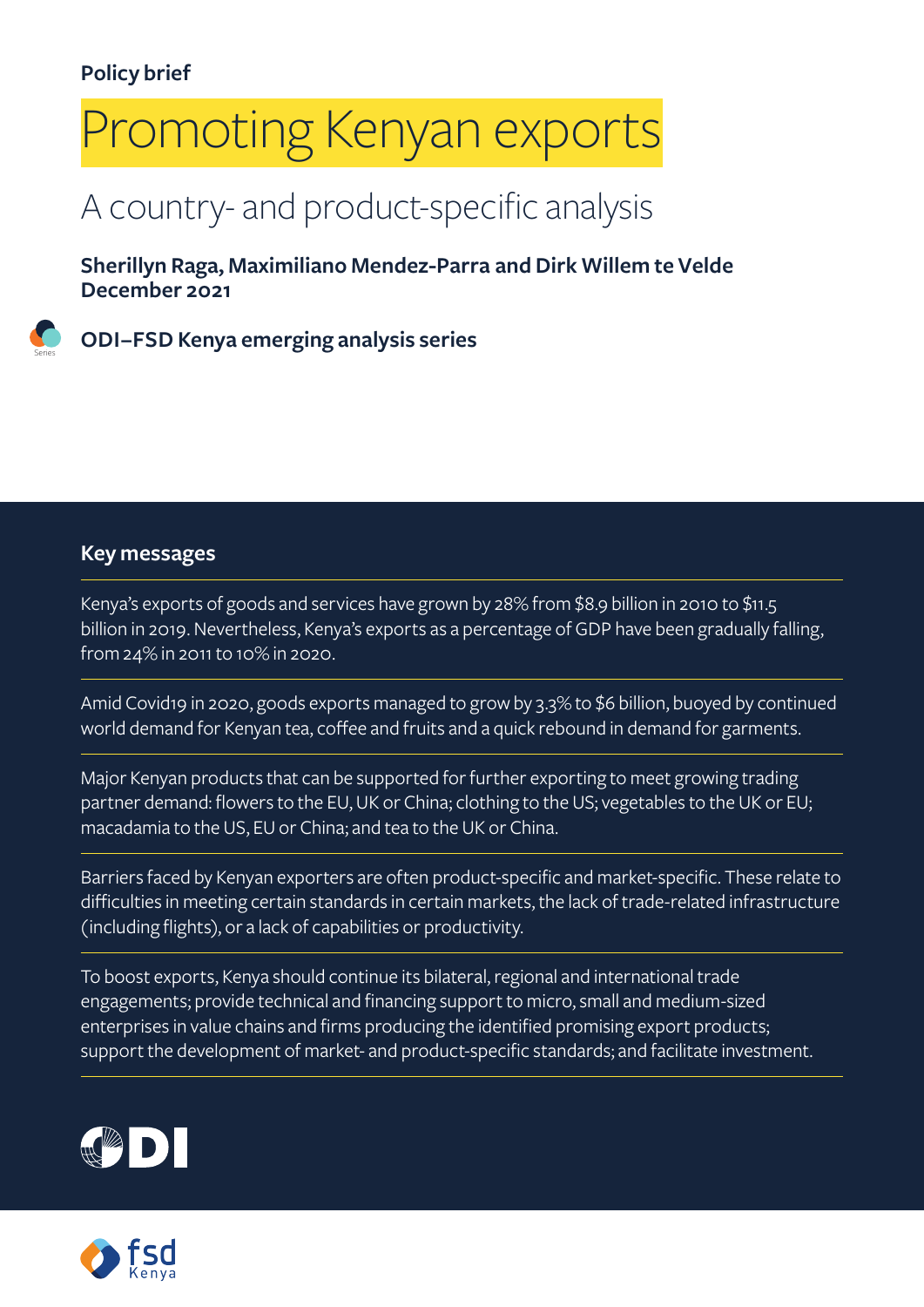## Acknowledgements

The authors are grateful for the financial support of the FSD Kenya. The views presented in this publication are those of the authors and do not necessarily represent the views of FSD Kenya or ODI. Comments are welcome at: [s.raga@odi.org.uk.](mailto:s.raga@odi.org.uk)

#### **About this publication**

This policy brief is extracted from a forthcoming SET paper entitled, 'Promoting Kenya's exports: a country- and product-specific analysis'. It is a part of an emerging analysis series that focuses on Kenya's trade with the EAC, the rest of Africa, European Union, United Kingdom, United States, China and India.

Disclaimer: The content of this publication has been produced rapidly to provide early ideas and analysis on a given theme. It has been cross-read and edited but the usual rigorous processes have not necessarily been applied.

#### **About the authors**

**Sherillyn Raga** is a Senior Research Officer at ODI.

**Max Mendez-Parra** is a Principal Fellow at ODI.

**Dirk Willem te Velde** is a Director of Programme at ODI.

Readers are encouraged to reproduce material for their own publications, as long as they are not being sold commercially. ODI requests due acknowledgement and a copy of the publication. For online use, we ask readers to link to the original resource on the ODI website. The views presented in this paper are those of the author(s) and do not necessarily represent the views of ODI or our partners.

This work is licensed under CC BY-NC-ND 4.0.

How to cite: Raga, S., Mendez-Para, M., and Velde, D.W. te (2021) 'Promoting Kenyan exports'. Policy Brief. London: ODI (www.odi.org/publications/promoting-kenyan-exports).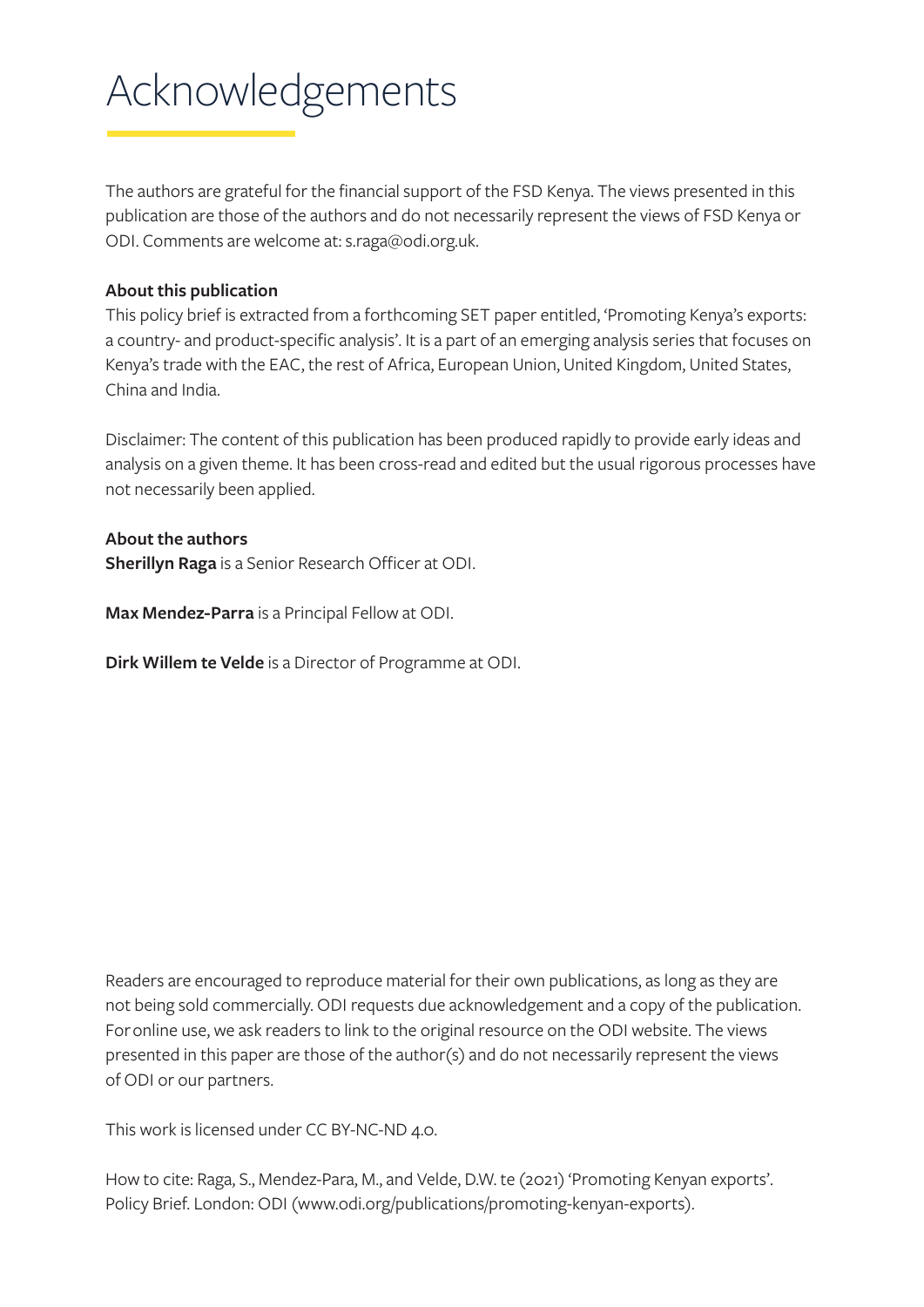### Overview of Kenyan trade in goods

Kenya's imports and exports have been growing in value for the past two decades, except in periods of external shocks. By value, exports of goods and services have grown by 28% over the past decade from \$8.9 billion in 2010 to \$11.5 billion in 2019. In 2020 amid the pandemic, Kenya's services exports were significantly hurt, declining by 34.9% to \$3.7 billion. Goods exports, however, managed to register a 3.3% growth to \$6 billion in 2020, buoyed by continued world demand of Kenyan tea, coffee, fruits and vegetables, and a quick rebound in demand for garments. This highlights how diversified exports and trading partners could be a source of growth resilience in times of external shocks.

Nonetheless, Kenya's exports of goods and services as a percentage of gross domestic product (GDP) have been gradually falling, from 23.6% in 2011 to 10% in 2020 (Figure 1), suggesting that there is much to explore around promoting the role of exports in Kenya's economic development. This provides motivation to analyse and identify promising exports at the product level in Kenya's seven major trading partners – the East African Community (EAC), rest of Africa or ROA (i.e., Africa except EAC countries), European Union (EU), United Kingdom (UK), United States (US), China and India (Figure 2).



**Figure 1** Kenyan goods and services exports (% of GDP)

Source: Authors' calculations based on data from UNCTAD statistics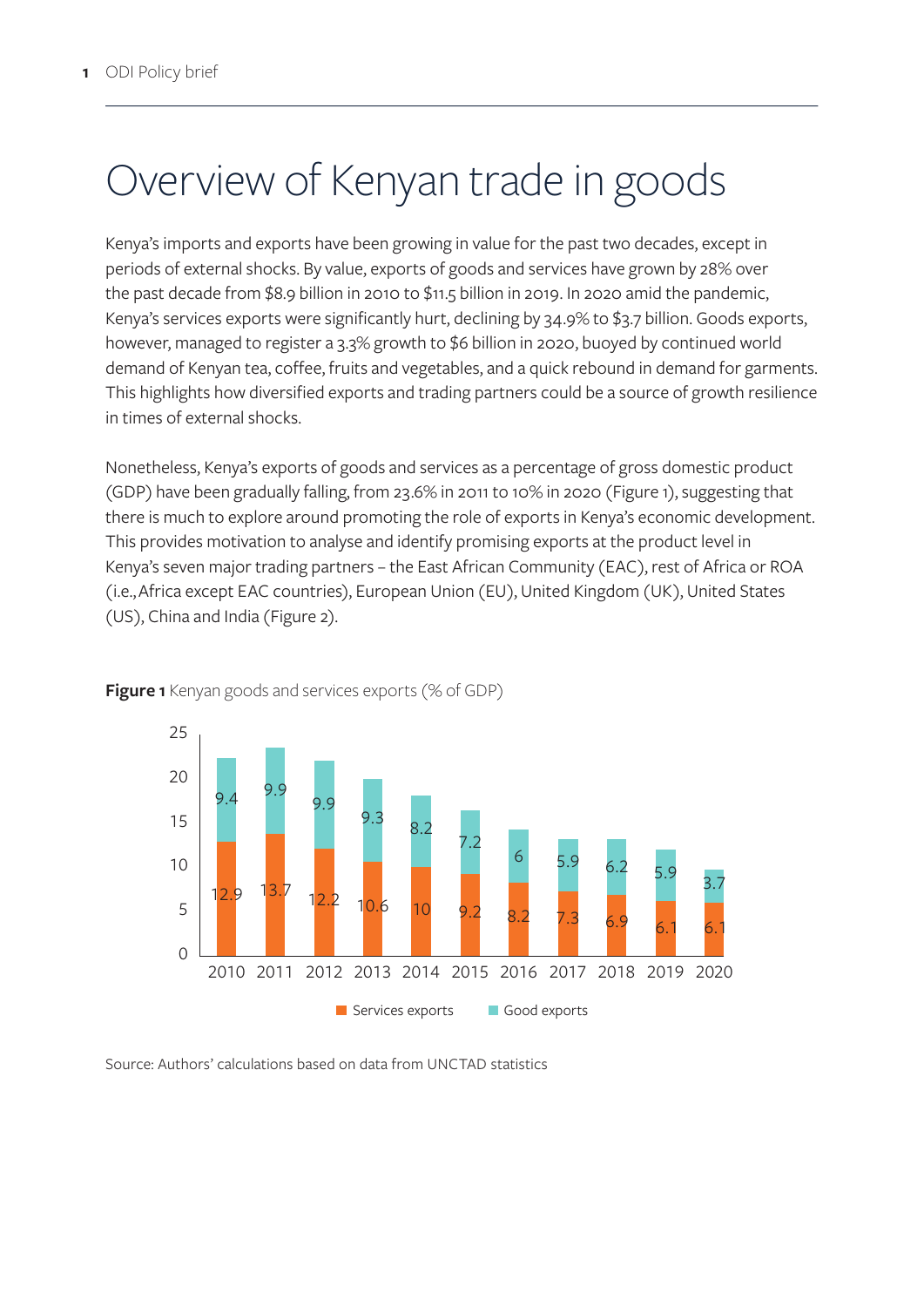

**Figure 2** Goods trade with Kenya's key regional and bilateral partners, 2019

Source: Authors' calculations based on data from World Integrated Trade Solution (WITS) database

### Competitiveness of Kenyan goods exports

By investigating the efficiency (in terms of revealed comparative advantage or RCA) of Kenya's top 50 exports to its seven major trading partners and these partners' demand for such products (sourced from Kenya and globally) in the past five years,<sup>1</sup> we identified promising export products to respective destinations in Table 1, broadly categorised into:

- Category A products can be further promoted for exporting in view of growing trading partners' demand and Kenyan efficiency on these products;
- Category B products are those that may need intervention (e.g. to increase efficiency) to meet increasing demand from trading partners on these products;
- Category C products are those which Kenya may move or diversify away from in view of falling trading partners' demand and Kenyan efficiency on these products;
- Category D products are those which Kenya may opt to direct towards other bilateral partners to utilise the growing Kenyan efficiency on these products.

See Raga et al. (2021, forthcoming) for detailed methodological approach.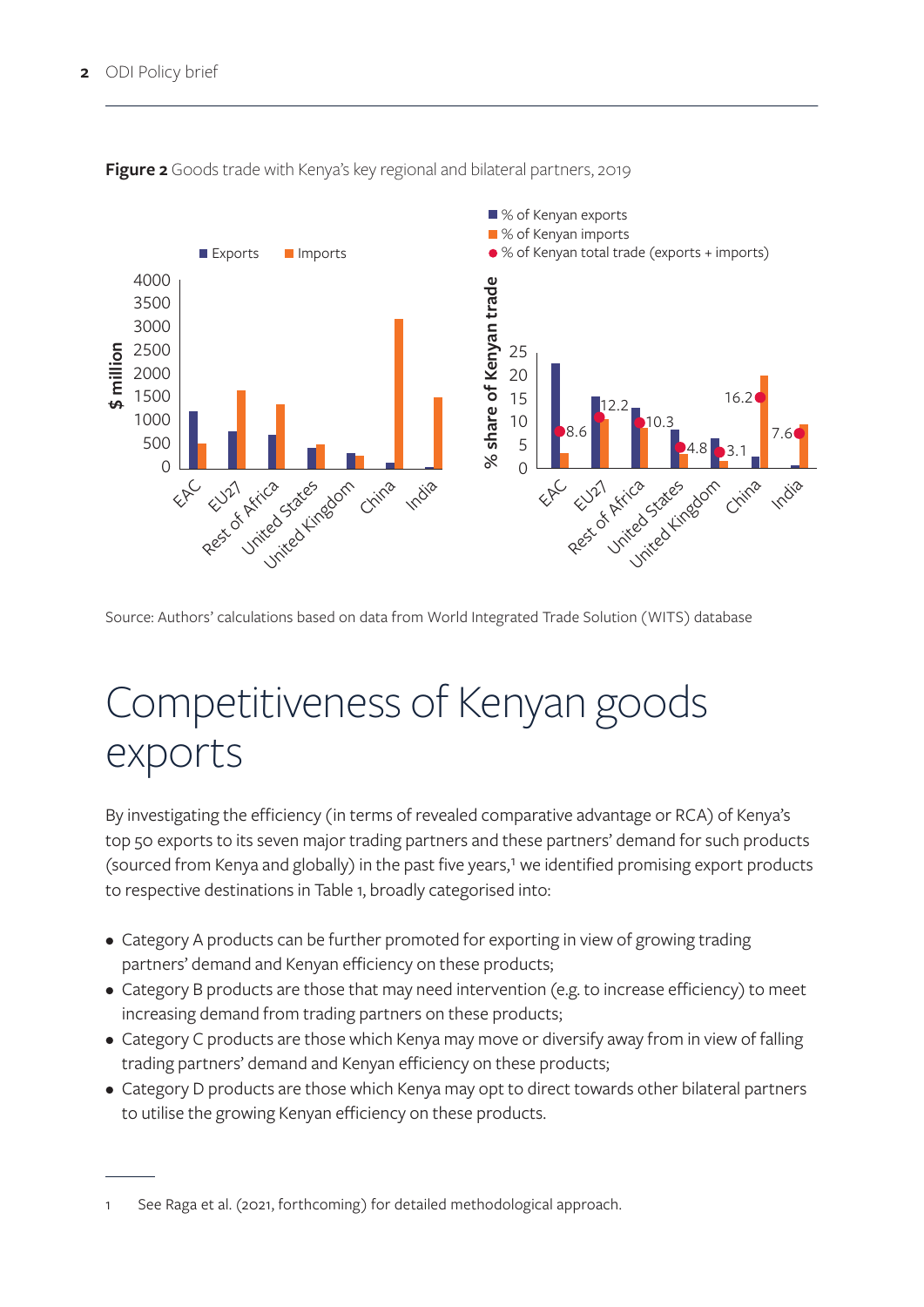**Table 1** Competitiveness of major Kenyan exports to specific destinations

|                                            | <b>Increasing Kenyan RCA</b>                                                                                                                                                                                                                                                                                                                                                                                                                                                                               | <b>Decreasing Kenyan RCA</b>                                                                                                                                                                                                                                                                                                                                                                                                                                                                                                                                                                                                                                                                                    |
|--------------------------------------------|------------------------------------------------------------------------------------------------------------------------------------------------------------------------------------------------------------------------------------------------------------------------------------------------------------------------------------------------------------------------------------------------------------------------------------------------------------------------------------------------------------|-----------------------------------------------------------------------------------------------------------------------------------------------------------------------------------------------------------------------------------------------------------------------------------------------------------------------------------------------------------------------------------------------------------------------------------------------------------------------------------------------------------------------------------------------------------------------------------------------------------------------------------------------------------------------------------------------------------------|
| Increasing<br>trading<br>partner<br>demand | Category A<br>• Cut flowers to EU, UK, China, ROA.<br>• Live plants to EU, US, UK, India, China.<br>· Fresh, chilled or frozen or prepared<br>vegetables to EU, UK.<br>• Edible or dried avocados to EU.<br>• Macadamia to US, EU or China.<br>• Black tea to UK or China.<br>• Food preparations to EAC, ROA, US,<br>India, EU.<br>• Clothing to US.<br>· Iron or steel products to EAC.<br>• Tobacco and cigarettes to ROA.<br>• Titanium ores, concentrates to China,<br>US, EU.<br>• Crude oil to EAC. | Category B<br>• Medicaments for therapeutic uses to ROA,<br>EU, India.<br>· Public transport vehicles to EAC.<br>• Plastic products for packing of goods<br>to ROA.<br>· Petroleum oils; not light oils and<br>preparations to US.<br>• Tobacco (other than smoking) to ROA.<br>· Unused postage or similar stamps to EAC.                                                                                                                                                                                                                                                                                                                                                                                      |
| Decreasing<br>trading<br>partner<br>demand | Category D<br>• Black tea to ROA-can be diverted<br>to growing demand in UK or China.<br>• Coffee to US, UK or India-can be diverted<br>to growing demand in China.<br>• Chewing gum to EAC-can be diverted<br>to growing demand in ROA.<br>• Prepared pineapples to EU: \$50mn-<br>can be to growing demand in UK or China.<br>• Cigarettes to EAC-can be to growing<br>demand in ROA, China.                                                                                                             | Category C<br>· Petroleum oils; not light oils and<br>preparations to EAC, ROA, EU, UK, China,<br>or India-can be diverted to growing demand<br>in US.<br>• Medicaments for therapeutic uses to<br>EAC-can be to growing demand in ROA,<br>EU, India.<br>• Beans to EU, UK or India.<br>• Tobacco and substitutes to EU, ROA or UK.<br>• Soap and surface-active products to EAC<br>or ROA-can be diverted to growing demand<br>in EU, India, UK, US.<br>• Sea water salt to EAC.<br>• Palm oil and its fractions to EAC, ROA.<br>$\bullet$ Beer malt to EAC.<br>• Sugar confectionery to EAC.<br>• Plastic products for packing of goods to<br>EAC-can be diverted to growing demand<br>in the rest of Africa. |

Notes: See detailed list of promising export products at 6-digit level to each bilateral/regional trading partners in Raga et al (2021).

By examining products with growing demand from Kenya's major trading partners (which import these products worldwide but not substantially from Kenya), we identified the following **new Kenyan products** for potential exporting to respective trading partners: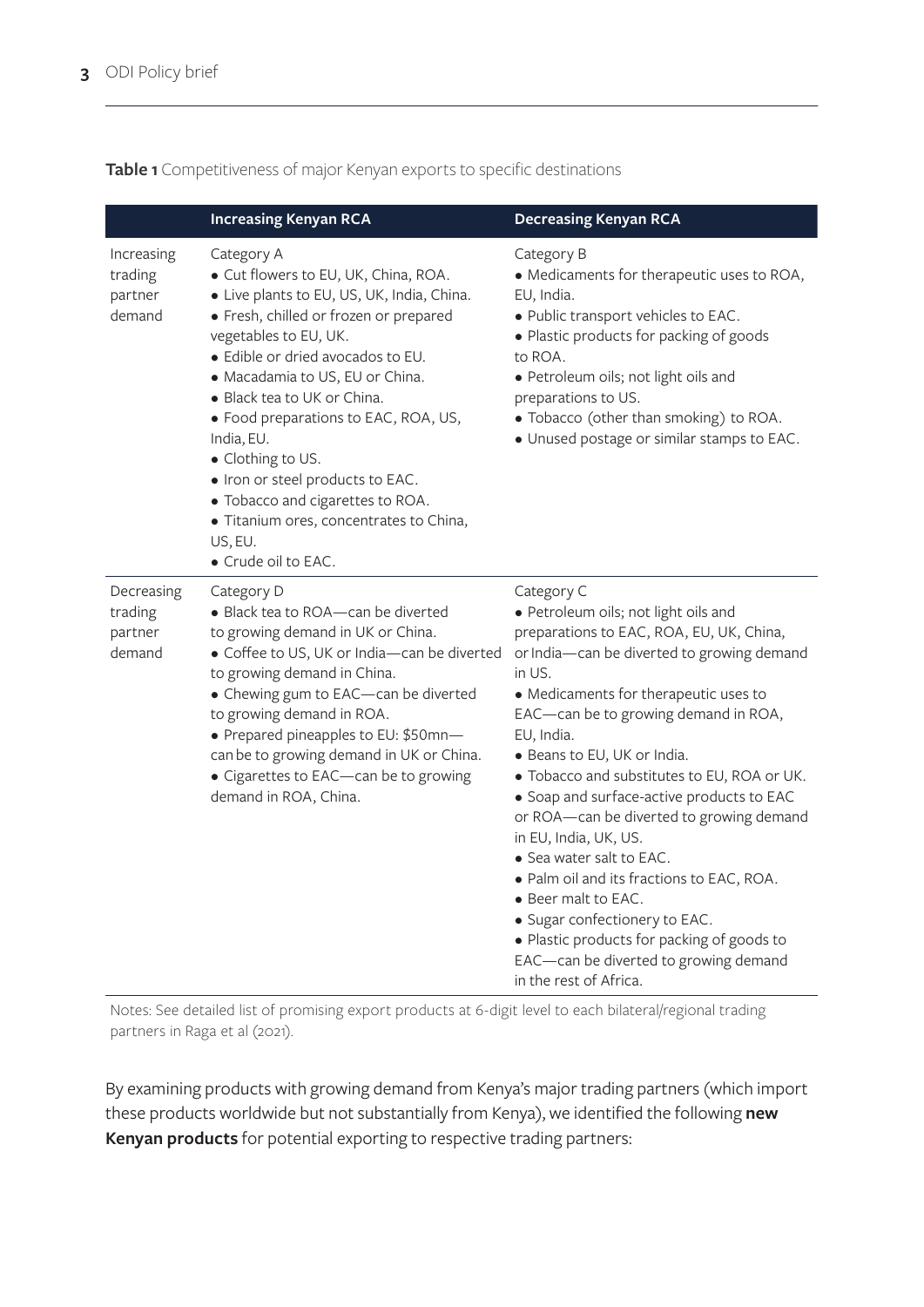- miscellaneous food preparations to the EU, China, the US or India
- cotton garments to the EU China, EAC, India, ROA Vegetable textile fibres to UK
- soap and surface-active products to the EU, India, the UK or the US
- disodium carbonate to the ROA
- copper waste and scrap to the EU and US
- iron or non-alloy steel products to India
- cigarettes with tobacco to the EU, UK or US

### Constraints to developing Kenyan exports and policy implications

With a good understanding of products of interest in which demand for and specialisation in Kenyan exports is growing in section 2, we then reviewed a number of studies and summarised details on the barriers faced by specific export products in specific destination markets. Our analysis suggests that barriers are indeed often product-specific and market-specific. They may relate to difficulties in meeting certain standards in certain markets, the lack of traderelated infrastructure (including flights), or a lack of capabilities or productivity (for more details, see summary in Table 3).

We reviewed domestic and international trade policies related to Kenya's exports. Kenya is engaged in a range of trade agreements relevant for the identified promising products and these need continued attention. Kenya needs to ensure market access in the US once the African Growth and Opportunity Act (AGOA) preferences end in 2025, which may include signing a new trade agreement. Kenya also needs to follow up the UK–Kenya trade agreement to assess its compatibility with its commitments under the EAC and the African Continental Free Trade Area (AfCFTA). In terms of AfCFTA, Kenya needs to implement phase 1 commitments and prepare for phase 2 issues. Kenya also needs a more active approach to investment at the international level.

There are more specific measures that Kenya can take to promote identified products. This includes supporting micro, small and medium-sized enterprises (MSMEs) in a range of value chains such as tea, horticulture and garments; providing value chain finance for firms in horticulture, tea and garment value chains; and supporting the development of standards appropriate to the specific product and export market.

Financial institutions or institutions that support financial sector development therefore have a number of options for supporting Kenya's exports: supporting value chain finance and digital financial services, supporting finance for meeting product- and destination-specific standards, and considering financial products and services in the implementation of new trade agreements such as AfCFTA, or supporting international approaches to investment facilitation.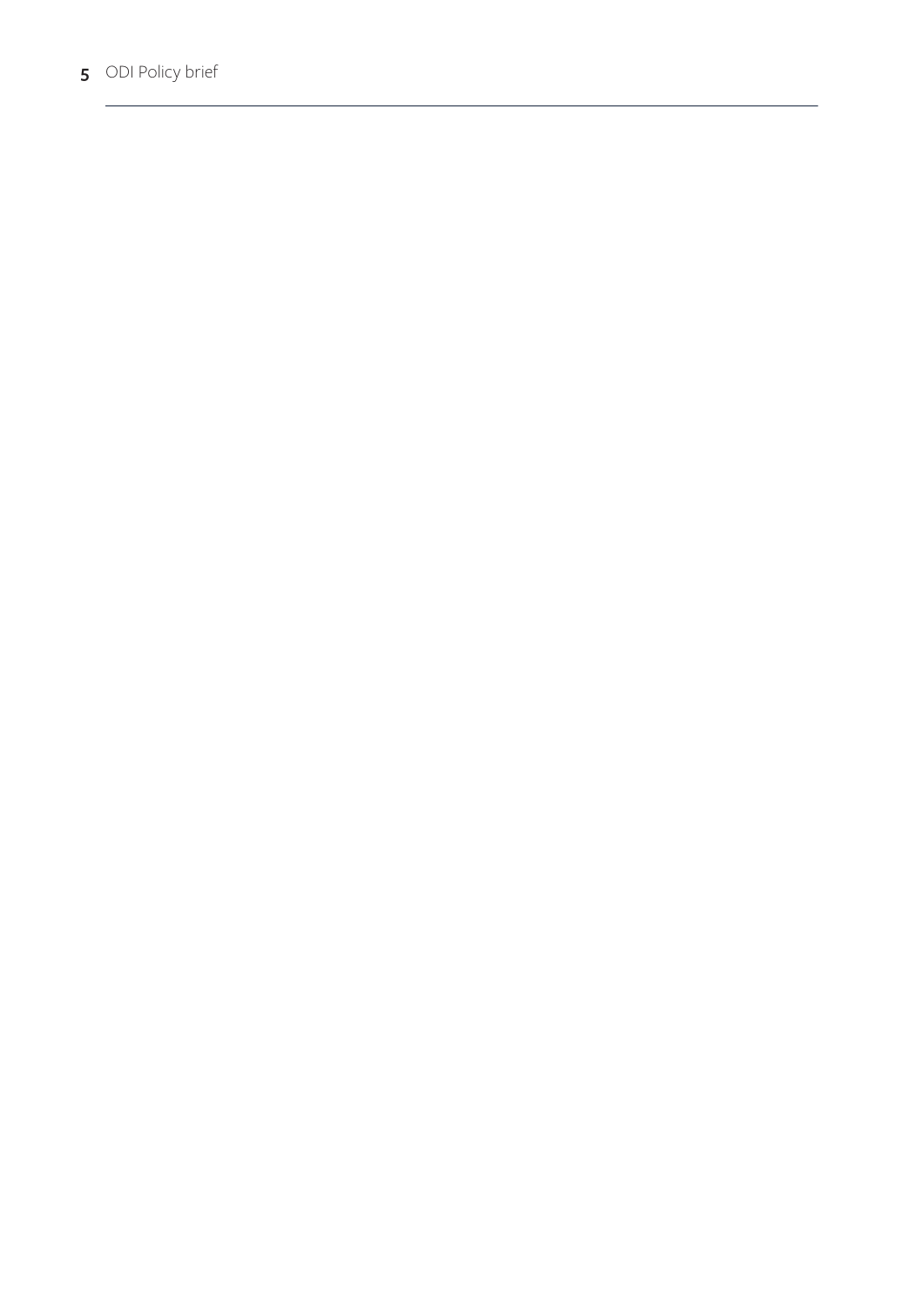|                                                    | General<br>exports<br>destination                                                                    | <b>EU</b>                                                                                                                        | <b>UK</b>                                                                                        | <b>US</b>                                                                                                               | China/Asia                                                                                                             | <b>Africa</b>                                                                              |
|----------------------------------------------------|------------------------------------------------------------------------------------------------------|----------------------------------------------------------------------------------------------------------------------------------|--------------------------------------------------------------------------------------------------|-------------------------------------------------------------------------------------------------------------------------|------------------------------------------------------------------------------------------------------------------------|--------------------------------------------------------------------------------------------|
| General<br>exports                                 |                                                                                                      | Technical<br>barriers<br>to trade<br>(TBT) such<br>as labelling<br>requirements,<br>Phytosanitary<br>control (SPS)<br>/1         | SPS,<br>environmental,<br>social and<br>safety<br>standards,<br>infrastructure,<br>finance/2     | TBT, SPS/1                                                                                                              | Lack of<br>comprehensive<br>trade policy<br>with China/3                                                               | Informal<br>cross-border<br>trade, poor<br>infrastructure<br>and non-tariff<br>barriers/11 |
| Flowers                                            | SPS, TBT                                                                                             | SPS; packaging<br>requirements;<br>procedural<br>obstacles;<br>environmental,<br>social and<br>safety<br>standards<br>$(ESS)$ /1 |                                                                                                  | SPS; packaging<br>requirements;<br>procedural<br>obstacles;<br>ESSS/1                                                   | Direct flight<br>availability to<br>China /4; high<br>tariffs in China,<br>India, Thailand<br>/1,4; ESSS in<br>Japan/1 |                                                                                            |
| Vegetables and<br>food (fresh,<br>chilled, frozen) |                                                                                                      | Food safety<br>standards,<br>maximum<br>residue level<br>of pesticides<br>(MRL),<br>procedural<br>obstacles/1                    | SPS                                                                                              | Conformity<br>assessment<br>(certification,<br>testing and<br>inspection<br>requirements),<br>procedural<br>obstacles/1 | Procedural<br>obstacles<br>$(Japan)$ /1                                                                                |                                                                                            |
| Tea                                                | Limited value<br>addition;<br>production,<br>management<br>capacity and<br>supply chain<br>issues /7 |                                                                                                                                  | Limited supply<br>of consumer-<br>packaged<br>tea from<br>developing<br>countries<br>generally/8 |                                                                                                                         | Marketing/<br>English<br>translation<br>in packaging<br>for Chinese<br>consumers;<br>high tariff/5                     |                                                                                            |
| Fruits<br>(avocados)                               |                                                                                                      | SPS, TBT,<br>smallholder<br>farms lack<br>finance to<br>invest in<br>covered<br>trucks/9                                         |                                                                                                  |                                                                                                                         | SPS in China<br>/6; procedural<br>obstacles in<br>Japan/1                                                              |                                                                                            |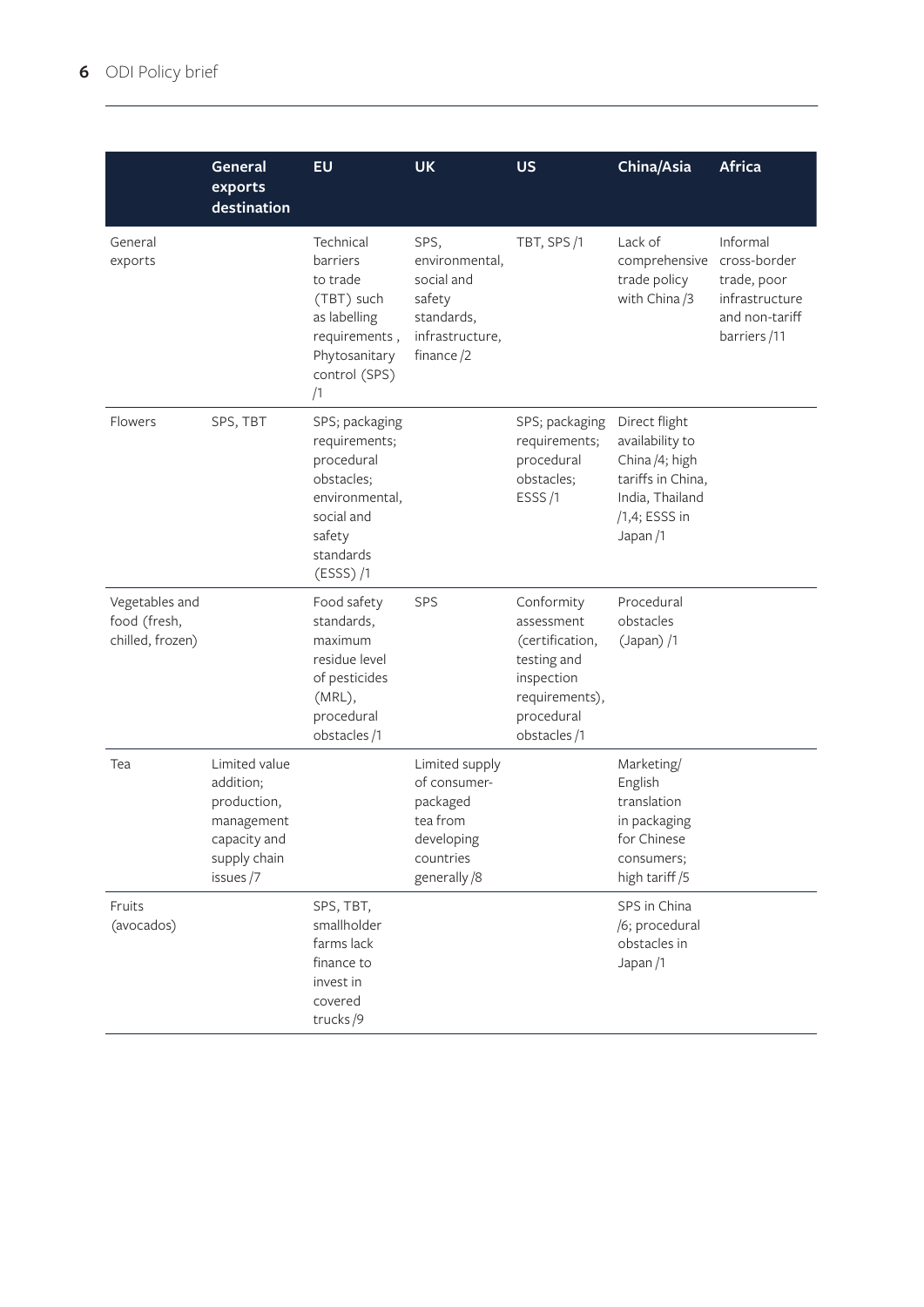|          | General<br>exports<br>destination                                                                                                     | <b>EU</b>                                                                                 | <b>UK</b> | <b>US</b>                                                                         | China/Asia | <b>Africa</b> |
|----------|---------------------------------------------------------------------------------------------------------------------------------------|-------------------------------------------------------------------------------------------|-----------|-----------------------------------------------------------------------------------|------------|---------------|
| Clothing | Low<br>productivity<br>and value-<br>addition, high<br>input cost, lack<br>of value chain<br>coordination,<br>reliance on<br>AGOA /10 | Conformity<br>assessments,<br>technical<br>requirements,<br>rules of origin<br>$\sqrt{1}$ |           | Conformity<br>assessments,<br>technical<br>requirements,<br>rules of origin<br>/1 |            |               |

Sources as cited in Raga et al. (20201, forthcoming) 1/ EAC context in Guei and Schaap (2015). Refers to barriers experienced in EAC's exporting of agriculture and manufactured products (specifically textile sector, chemicals sector and miscellaneous manufacturing). 2/ Krishnan et al. (2018). 3/ Githaiga (2021). 4/ Deb (2018), Embassy of China in Kenya (2018). 5/ Mutethya (2018). 6/ Opali (2020), Andae (2019). 7/ Kagira et al. (2012). 8/ CBI (2016). 9/WEF (2014). 10/ITC (2015). 11/ WTO (2019)